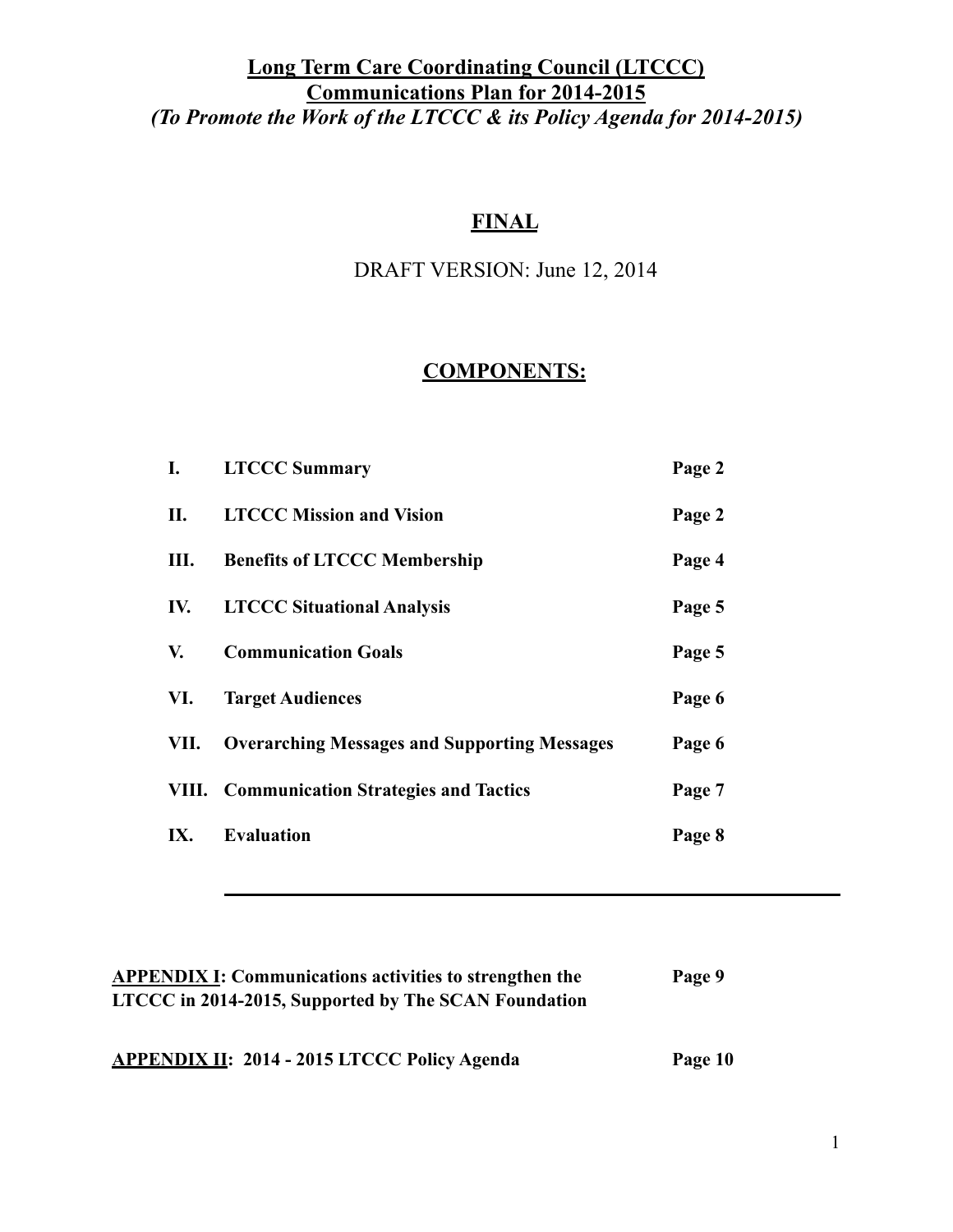### **I. LTCCC Summary**

In November 2004, then Mayor Gavin Newsom announced the appointment of the Long Term Care Coordinating Council (LTCCC) in San Francisco as an advisory body to provide policy guidance to the Mayor's Office.

The LTCCC is charged to: (1) advise, implement, and monitor community-based long term care planning; and (2) facilitate the improved coordination of home, community-based, and institutional services for older adults and adults with disabilities. It is the single body in San Francisco that evaluates issues related to improving community-based long term care and supportive services, and periodically provides related policy guidance to the Mayor's Office.

The LTCCC has 40 membership slots. Categories of membership have been created to ensure representation from a variety of consumers, advocates, and service providers (non-profit and public). The Mayor appoints people to fill 32 slots, which represent non-profit service provider organizations, and consumers and advocates. The additional 9 slots represent City and County departments including: Human Services, Aging and Adult Services, Public Health (two slots), Mayor's Office on Disability, Mayor's Office of Housing, San Francisco Housing Authority, and the Municipal Railway, plus one non-voting slot to enable representation of the Mayor's Office, which was added in October 2010.

Each year, the LTCCC establishes an LTCCC Policy Agenda, which is the basis for guiding the direction of the LTCCC and formulating monthly LTCCC meeting agendas. The LTCCC evaluates how service delivery systems interact to serve people, and recommends ways to improve service coordination and system interaction. Workgroups responsible for carrying out the activities identified in the annual LTCCC Policy Agenda provide periodic progress reports through presentations to the LTCCC.

### **II. LTCCC Mission and Vision**

**The mission** of the LTCCC is guide the development of an integrated network of home, community-based and institutional long term services and support so they assure dignity, independence, and choice for the older adults (60+ years of age), adults with disabilities of all ages (18+ years of age), and informal caregivers who need assistance and require care or support.

**The target population** includes older adults and adults with disabilities of all income levels, including those who:

•have physical or mental disabilities •have developmental disabilities •have chronic illnesses including: •HIV/AIDS •Alzheimer's disease or another form of dementia •are veterans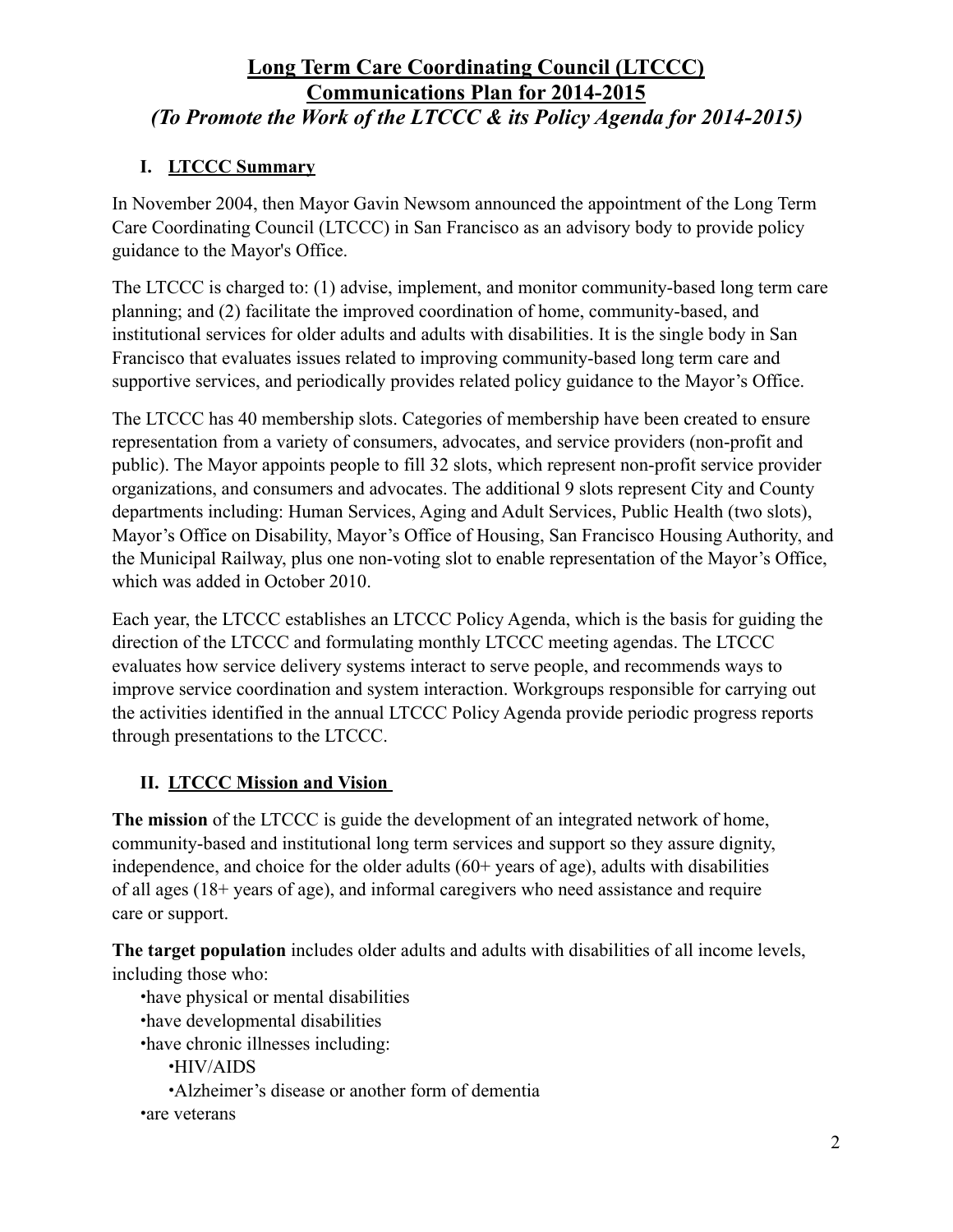•are younger adults with disabilities (18-24) aging out of systems focused on children •are in acute care settings or nursing facilities and are willing and able to return to community living •are aging in place in public housing

•are aging in place in their own homes and apartments •are living in shelters •are living in assisted living facilities •are living in single room occupancy hotels •are homeless •are hidden seniors: •served in programs that do not identify them •not connected to any programs or services

**The vision** of the LTCCC is that long term services and supports (LTSS) will be provided through a well coordinated service delivery network that will enable older adults and adults with disabilities of all income levels to remain as independent as possible in their homes and communities in the most integrated settings. Services will be provided by a range of communitybased service providers and public agencies that collaborate effectively as part of a proactive public-private partnership. The network will include home and community-based services and, for those who require it, institutional care. The services and delivery system will be monitored to evaluate the quality and the success of incremental improvements being made.

The network will be consumer-responsive and user-friendly, giving consumers and caregivers choices in the services they receive and opportunities to participate in oversight and accountability. Consumer direction is an option for consumers that will increase control, independence, and choice. No matter where people enter the network of services, they will get the information and services they need in a culturally and linguistically appropriate manner. Proactive outreach will be undertaken to those older adults and adults with disabilities who are isolated and alone, and often homebound.

At the heart of the LTCCC Policy Agenda are six broad goals, which will be achieved through the implementation of specific strategies and focused activities.

**The goals** of the LTCCC include:

GOAL 1: Improve Quality of Life GOAL 2: Establish Better Coordination of Services GOAL 3. Increase Access to Services GOAL 4: Improve Service Quality GOAL 5: Secure Financial and Political Resources GOAL 6: Expand Service Capacity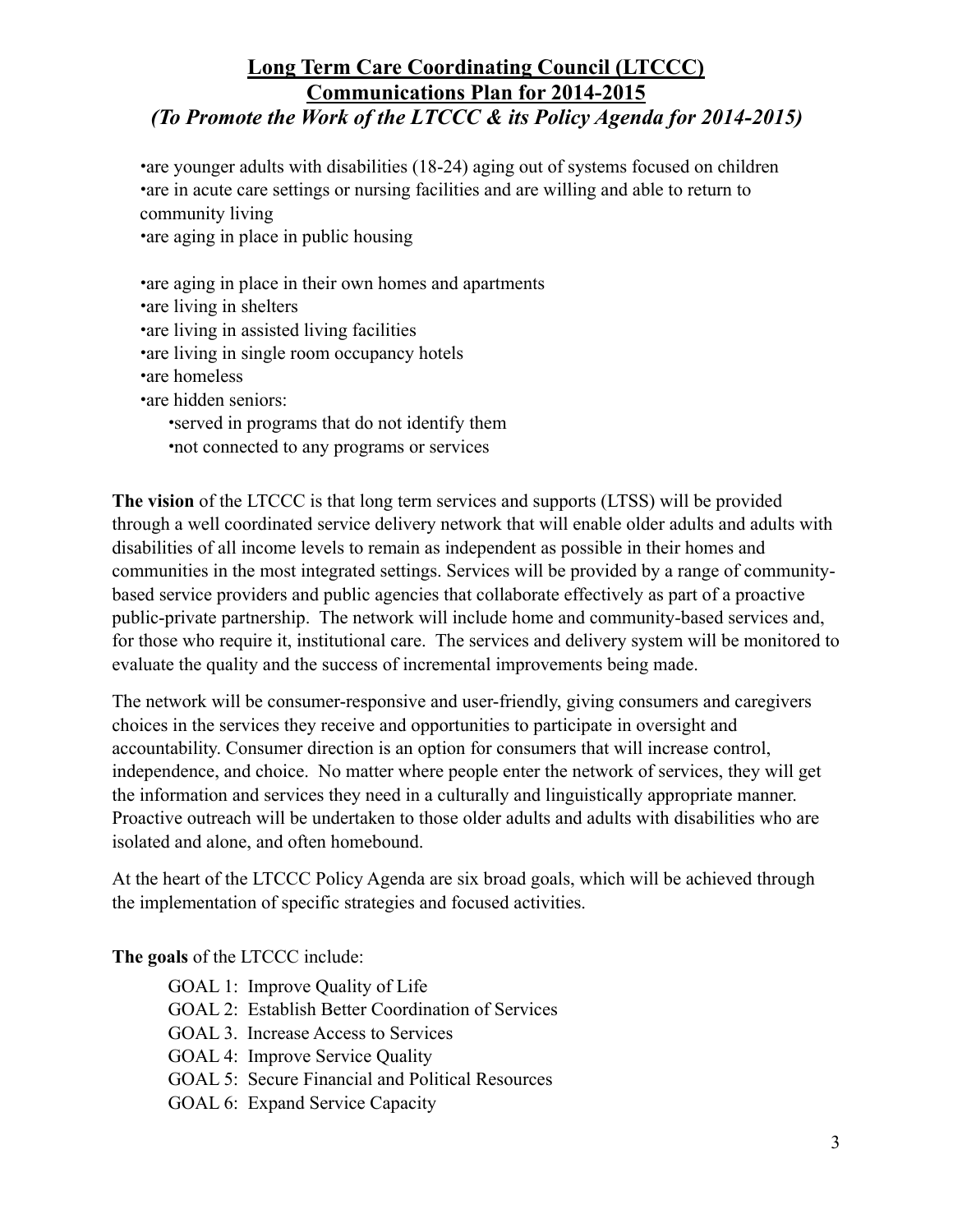*(To Promote the Work of the LTCCC & its Policy Agenda for 2014-2015)* 

**The values** of the LTCCC emphasize:

- ❖ An independent living philosophy, which encompasses consumer choice and participation;
- ❖ An inherent respect for the people we serve and with whom we work; and
- ❖ A focus on high quality, culturally and linguistically appropriate services and support.

#### **III. Benefits of LTCCC Membership**

The LTCCC is forum for:

- 2. Collaborating with LTSS providers, consumers, advocates, and city departments to explore issues re LTSS services.
- 3. Enabling participation and involvement in the network of LTSS service providers.
- 4. Learning about issues related to:
	- a. The provision of LTSS across the city.
	- b. Budget and policy matters in the city.
	- c. Concerns raised about LTSS by consumers and advocates.
	- d. Policies and programs being implemented at both a state and a federal level.
- 5. Participating in workgroups that investigate issues in greater detail and make recommendations back to the LTCCC.
- 6. Influencing policy and city as well as state and federal legislation.
- 7. Having an impact on funding priorities.

#### **IV. LTCCC Situational Analysis (SWOT)**

| <b>Strengths</b>                                            | <b>Weaknesses</b>                                                | <b>Opportunities</b>                                                                            | <b>Threats</b>                                                                                                            |
|-------------------------------------------------------------|------------------------------------------------------------------|-------------------------------------------------------------------------------------------------|---------------------------------------------------------------------------------------------------------------------------|
| LTCCC members<br>appointed by Mayor or<br>city departments. | One third of members<br>do not attend<br>meetings regularly.     | Health Care Reform<br>across the country.                                                       | Reduced federal and<br>state funding for<br>services                                                                      |
| LTCCC provides policy<br>guidance to the Mayor's<br>Office  | When only one third<br>of members show up,<br>visibility shrinks | Transition to Medi-Cal<br>managed care for long<br>term services and supports<br>in California. | Population of older<br>adults and adults of all<br>ages with disabilities is<br>growing. San Francisco<br>is not prepared |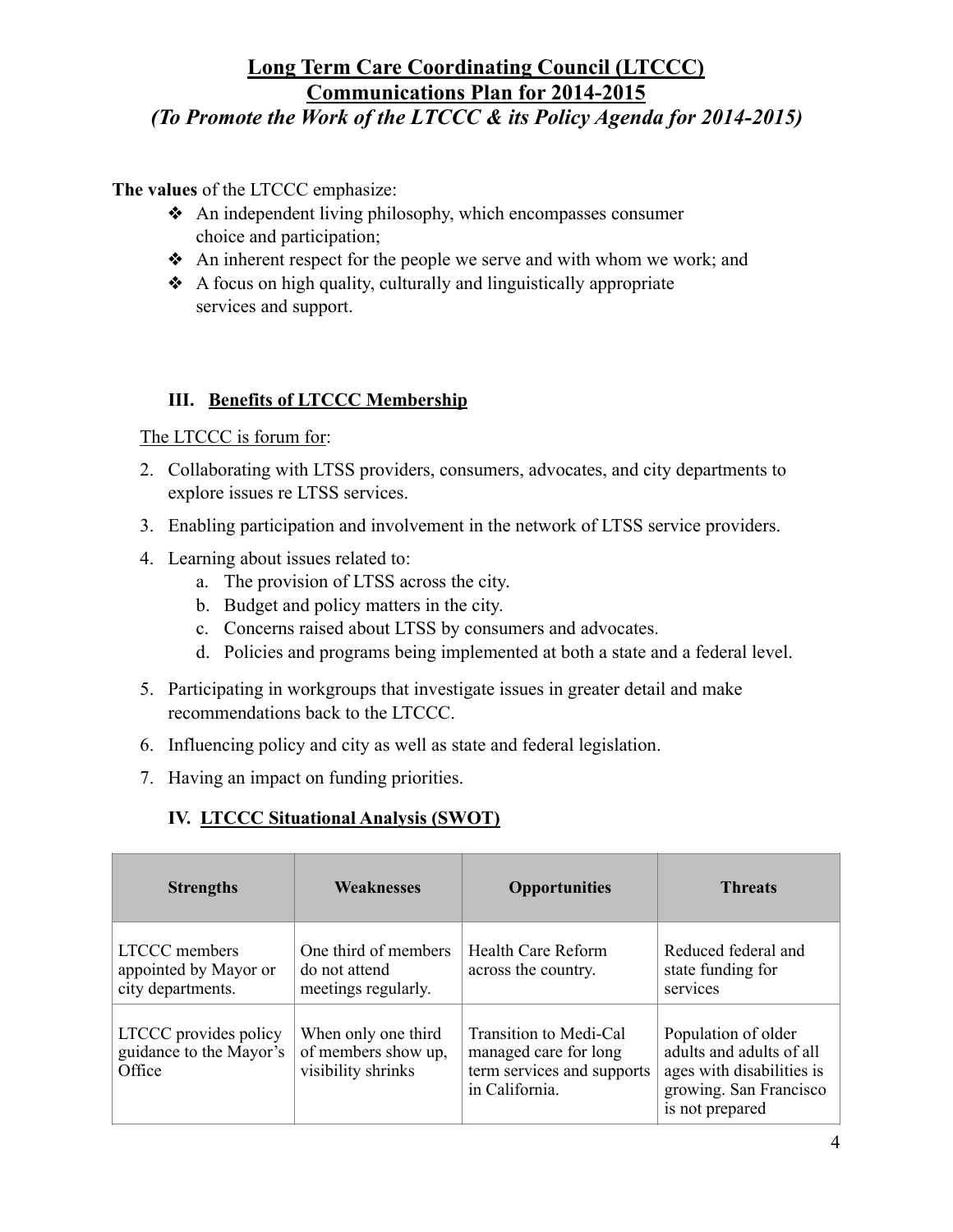| Regular meetings of<br>service providers,<br>consumers and<br>advocates, and city<br>departments, and the<br>Mayor's Office          | Not clear to<br>community at large<br>which workgroups are<br>operating                                         | People are listening to the<br>LTCCC:<br>Mayor's Office<br>CASE<br><b>LTCI</b> Design Group<br><b>SCAN Foundation</b>                                           |  |
|--------------------------------------------------------------------------------------------------------------------------------------|-----------------------------------------------------------------------------------------------------------------|-----------------------------------------------------------------------------------------------------------------------------------------------------------------|--|
| History of success in<br>exploring issues re<br>home and community-<br>based services, and<br>accomplishing systems<br>improvements. | Web page is not easily<br>accessible.                                                                           | It would be helpful if all<br>LTCCC documents,<br>including all plans and<br>strategies, are all available<br>in one place – such as the<br>SF GetCare website. |  |
| Interest in the<br>community about the<br>work of the LTCCC.                                                                         | Communications<br>strategies have been<br>minimal.                                                              | It would be helpful if<br>there could be a link to<br>the LTCCC web page<br>from the Mayor's website.                                                           |  |
| Have a Policy Agenda<br>developed for 2013.                                                                                          | People could have<br>better access to<br>LTCCC materials via<br>internet & technology                           | DAAS Integrated Intake<br>Unit could be used as a<br>resource to get feedback<br>from consumers.                                                                |  |
| Well organized<br>meetings and materials                                                                                             | Need to improve<br>networking with other<br>groups re their work:<br>Housing groups<br>$\bullet$<br>HIV & Aging | DAAS client surveys<br>provide an opportunity to<br>get feedback from<br>consumers.                                                                             |  |
| Continuing staff support<br>to facilitate LTCCC<br>meetings and<br>workgroups                                                        | Acronyms need to be<br>defined                                                                                  | The values of the LTCCC<br>include having a diverse<br>membership to represent<br>the diverse racial, ethnic<br>and cultural communities<br>in San Francisco.   |  |
| City departments on<br><b>LTCCC</b> that have<br>planning units, which<br>can be helpful                                             |                                                                                                                 | The LTCCC has experts<br>in nutrition, home care,<br>HIV services, and many<br>other services - when<br>thinking about developing<br>an ambassador program      |  |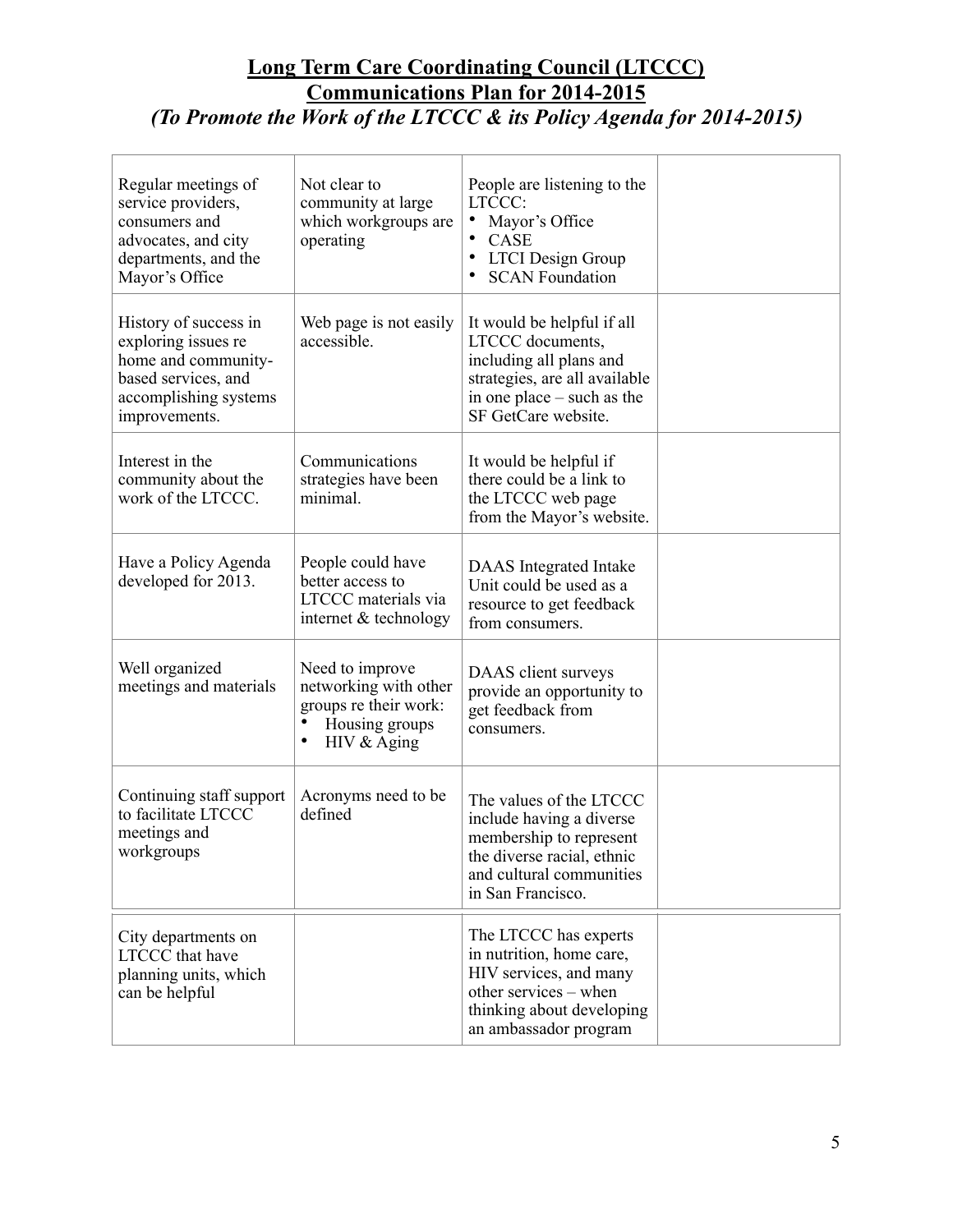#### **V. Communication Goals**

- 1. Informing the Board of Supervisors and the Mayor's Office about the work of the LTCCC.
- 2. Informing constituents older adults and adults with disabilities about the work of the LTCCC.
- 3. Communicating high priority strategies of the LTCCC based on the 2014-2015 LTCCC Policy Agenda. Some strategies are short term and others are longer term.
- 4. Increase visibility of LTCCC
- 5. Increase access to LTCCC for consumers

#### **VI. Target Audiences**

#### INTERNAL:

LTCCC Members

#### EXTERNAL:

Policy Makers and Government Officials:

- Mayor's Office
- Board of Supervisors

City Departments:

- DAAS staff and commission
- DPH staff and commission
- DHS staff and commission
- Mayor's Office on Disability
- San Francisco Housing Authority

#### Consumers: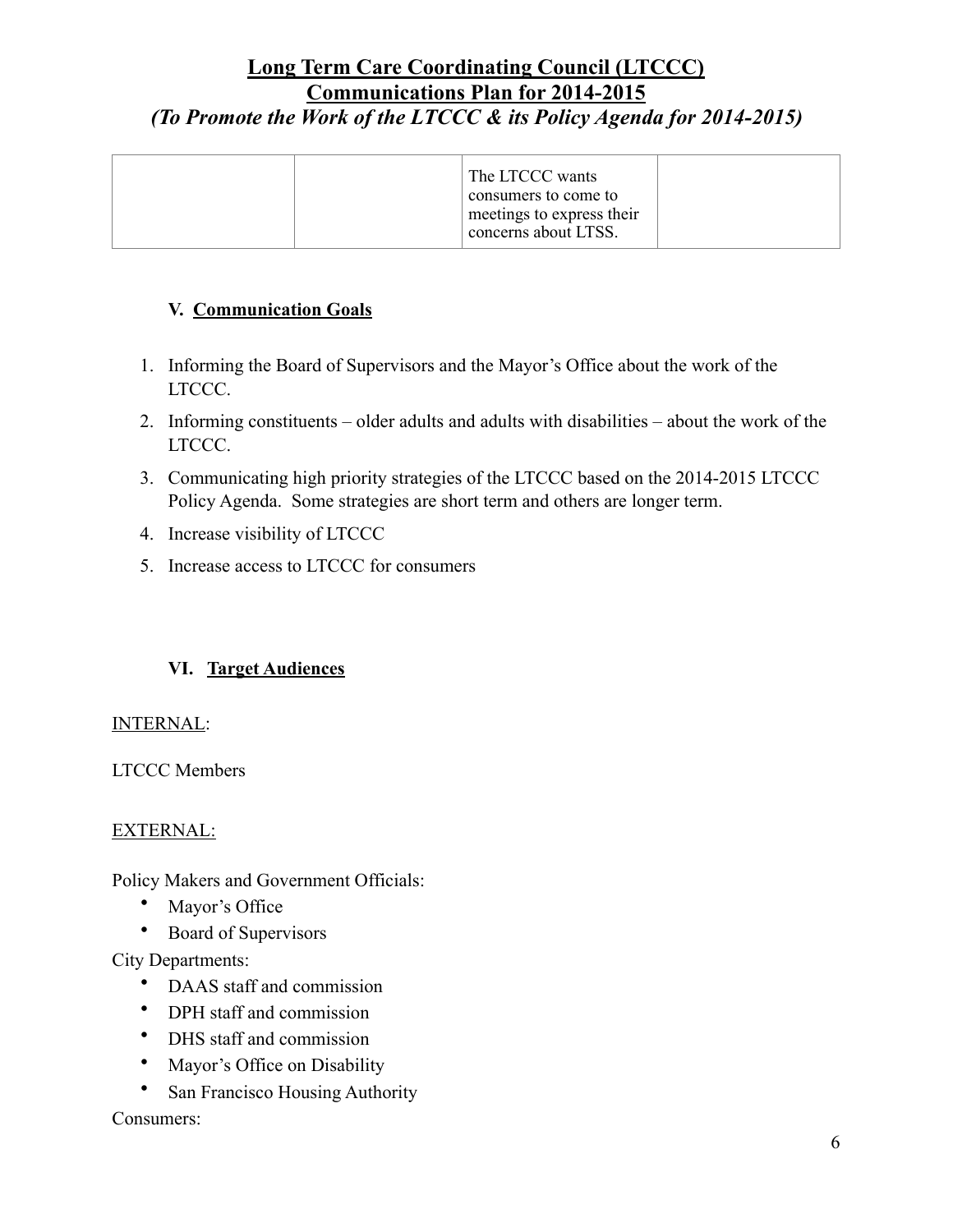*(To Promote the Work of the LTCCC & its Policy Agenda for 2014-2015)* 

- Older Adults
- Adults with Disabilities

Advocacy groups:

- Coalition of Agencies Serving the Elderly
- Advisory Council on Aging
- Human Services Network
- Others

Service Providers

- Staff
- Board
- Leadership
- Donors and Supporters

Caregivers – with needs for long term services and support

Researchers Students The Press Think Tanks/Policy Firms Foundations

### **VII. Overarching Messages and Supporting Messages**

Overarching Message:

Dignity, Independence, and Choice must be available for all older adults and adults with disabilities who need long term services and supports, who want to remain living at home and in the community.

Supporting Messages:

- 1. Community living is a viable alternative to nursing home placement.
- 2. The need for LTSS will dramatically grow in San Francisco.
- 3. Many caregivers (family members, partners, spouses) who provide care and support for older adults and adults with disabilities also need care and support.
- 4. Services should be caregiver and family-focused, partner-focused, and responsive to consumer needs, as well as culturally and linguistically appropriate.
- 5. Health promotion and risk prevention services, as well as care and support should be provided in the most appropriate, least restrictive setting, with the greatest level of independence that is consumer-directed and most cost beneficial.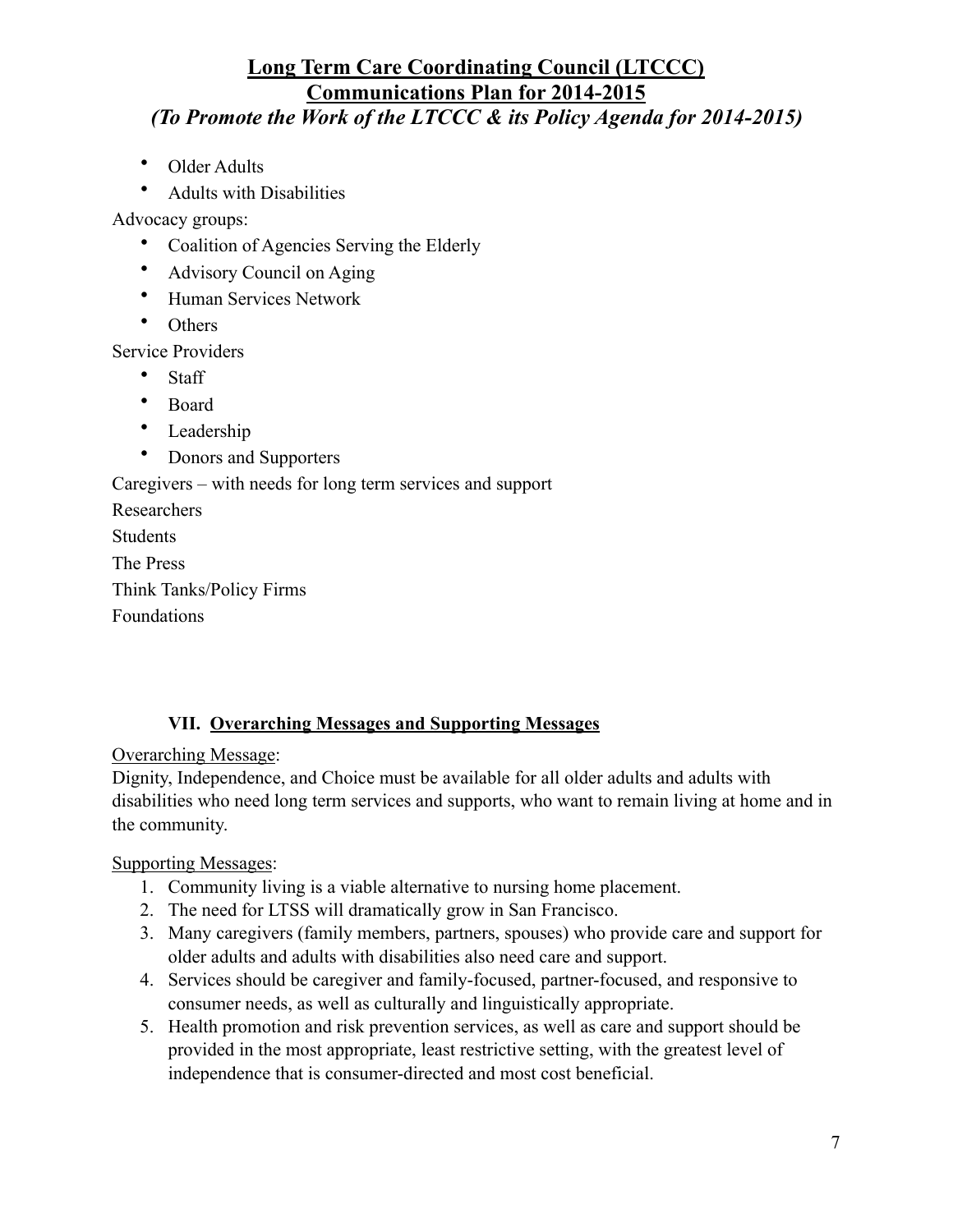## *(To Promote the Work of the LTCCC & its Policy Agenda for 2014-2015)*

- 6. The quality of services needs to be ensured, taking into account consumer satisfaction and high service standards.
- 7. The quality of life for older adults and adults with disabilities, as well as efficiency and cost effectiveness, are important to consumers.
- 8. LTSS should be viewed as a collection of inter-related services (health, mental health, home and community-based care, caregiver services, housing, and transportation, etc) provided through a coordinated delivery system focused on the individual consumer.
- 9. LTSS need to be protected and promoted on behalf of the community.

### **VIII. Communication Strategies and Tactics**

- To promote the 2014-2015 LTCCC Policy Agenda:
	- o Meetings with individuals like BOS members
	- o Presentations to boards and commissions
		- Materials for presentations
		- Talking points for presentations
- To set up meetings with target audiences.
- To provide monthly LTCCC presentations to DAAS Commission.
- To support the implementation of other communications plans, such as the LTCI Communications Plan and those of other spin-off projects that will continue to occur.
- To form an LTCCC Outreach or Speaker's Program.
	- o Trainings for LTCCC outreach volunteers
		- **•** Training materials
- To survey LTCCC members annually re what they get and contribute.
- To hold an LTCCC Service Providers/Constituents Event annually in collaboration with DAAS. This would:
	- o provide an opportunity to learn about what is being explored by the LTCCC.
	- o provide an opportunity to celebrate accomplishments.
	- o help to enable service providers to experience themselves as part of a network.
	- o enable service providers to feel they are part of something larger than themselves.

### **IX. Evaluation**

#### Meetings

- How many BOS met?
- How many Mayor's staff met?

Presentations

- How many presentations made?
- Where were presentations made?

### Visibility and Outreach

- Was the visibility of the LTCCC increased?
- What kinds of community outreach done?
	- o More community interest demonstrated?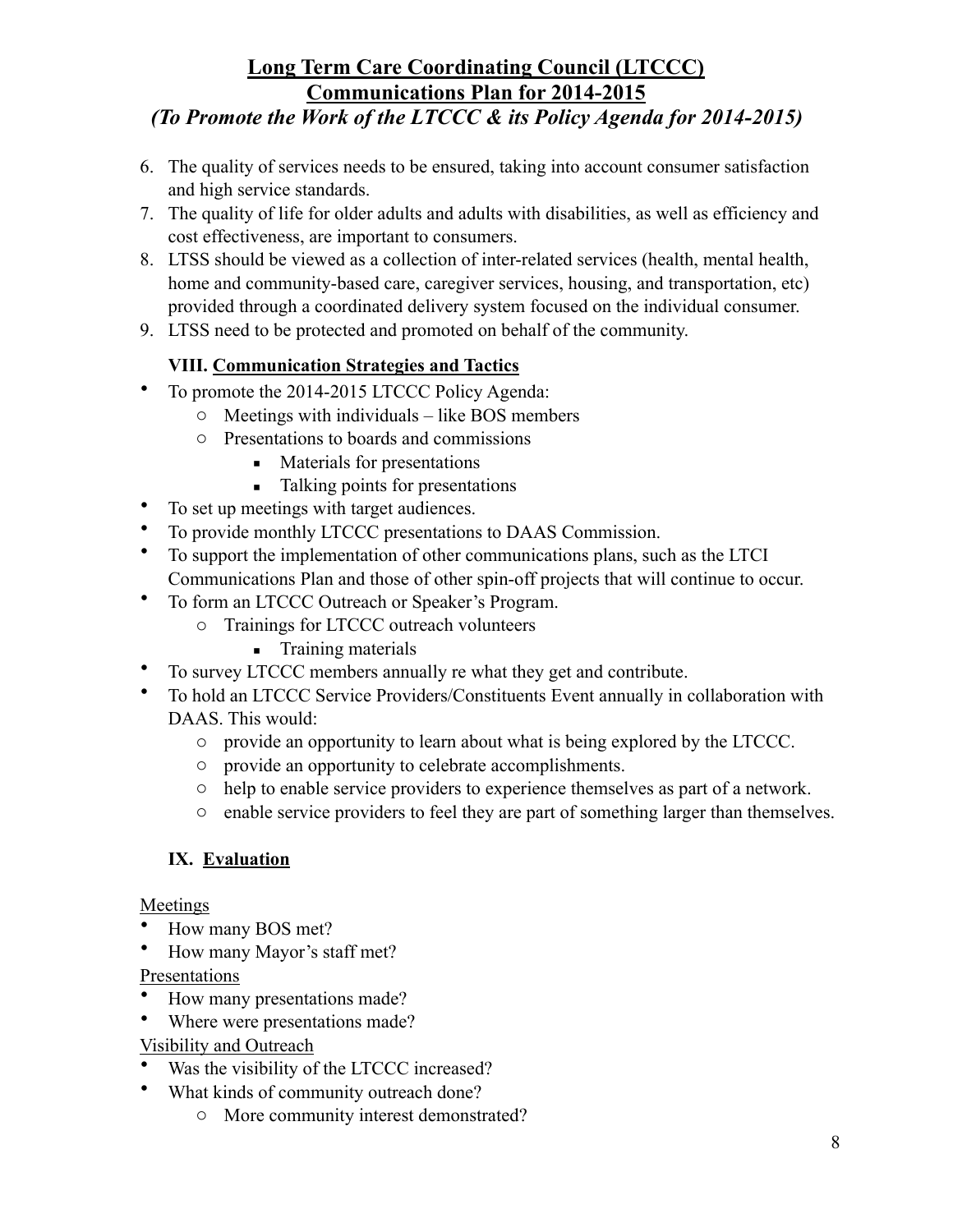## *(To Promote the Work of the LTCCC & its Policy Agenda for 2014-2015)*

o More consumers attending LTCCC meetings?

Information Gathered and Presented

- What kinds of surveys taken/community forums held:
	- **Exercise Senior LGBT survey**
	- **EXECUTE:** HIV Health Services Planning Council on Aging and HIV: Survey
	- **LTCI Community Forums**

LTCCC Outreach or Speaker's Program Implementation

- Evaluation of outreach program
	- Was implementation considered to be successful?
	- How many LTCCC members participated?
	- **•** Outreach volunteers can give presentations to LTCCC monthly or quarterly.
- Annual LTCCC Service Providers/Constituents Event Implementation
- Evaluation of annual LTCCC event.
	- How many people attended?
	- What was presented re LTCCC Policy Agenda and accomplishments?
	- What was presented on outreach program and accomplishments?
	- What was achieved through holding this event?

### **The SCAN Foundation has funded a series of communications activities to strengthen the LTCCC in 2014-2015. Following are these activities:**

### **APPENDIX I**

### **Communications activities to strengthen the LTCCC in 2014-2015 Supported by The SCAN Foundation**

The LTCCC received a grant of \$48,000 from The SCAN Foundation, for the period from January 2014 to December 2015. PART A Objective: Participate in collective action to develop a shared vision and forge a united voice for the reform of California's system of long term services and supports. PART B Objective: Provide services to help strengthen San Francisco's Long Term Care Coordinating Council and prepare for California's Coordinated Care Initiative.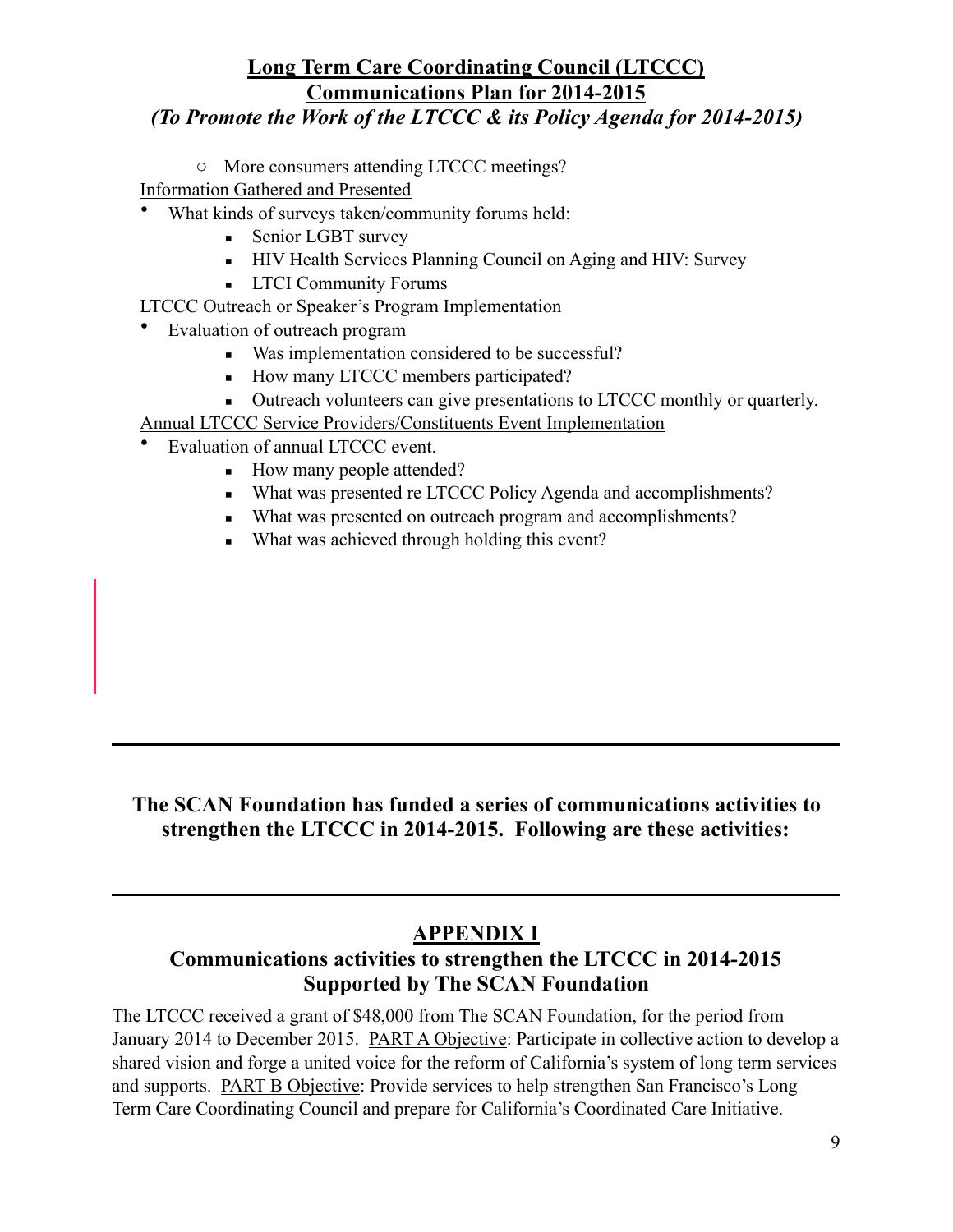#### **Services to be Provided under PART B** *– (by Rick Crane and Senior & Disability Action)*

The LTCCC received funds under The SCAN Foundation Grant, PART B, for the following work to be accomplished:

(1) producing a 2014-2015 LTCCC Policy Agenda *(completed);* 

(2) conducting both an external scan of key local stakeholders and policy makers and a companion internal scan of LTCCC members;

(3) producing an LTCCC Communications Plan, which will include a strong technology component, including redesign of the LTCCC website, a plan to use the city's SF Connected sites and social media platform to message the LTCCC's work, and using the SF-GetCare website to connect with the work of the LTCCC. This will include:

- Organizing and holding five town hall meetings with older adults and adults with disabilities.
- Organizing and holding the first annual LTCCC Constituents event.
- Forming an LTCCC Outreach Program to reach consumers, service providers, and other constituents to inform them about the work of the LTCCC *(in process by LTCCC).*

(4) initiating the implementation of the LTCI Strategic Plan *(in process by LTCCC & DAAS);*

(5) developing a long range sustainability plan to address both the financial and organizational sustainability of the LTCCC; and

(6) forming relationships with under-represented communities *(in process by LTCCC).* 

#### **SCHEDULE FOR SPECIFIC COMMUNICATIONS ACTIVITIES**

Scans:

- $\circ$  External Scan Start by 7/01/14 & end by 10/15/14
- $\circ$  Internal Scan 7/01/14 & end by 10/15/14

Stakeholder Meetings:

- $\circ$  Town Hall meetings Start planning by 9/15/14 & end meetings by 10/15/15
- o Constituents event Start planning by 11/15/14 & end event by 12/15/15

Communications Plan with Technology Component:

- $\circ$  Social media Start by 7/01/14 & create platform by 1/15/15
- o LTCCC Web page redesign Start by 9/15/14 & end by 7/15/15

Financial and Programmatic Sustainability Plan

 $\circ$  Sustainability Plan – Start by 7/01/14 & end by 12/15/14.

Implement by 1/1/15

# **APPENDIX II**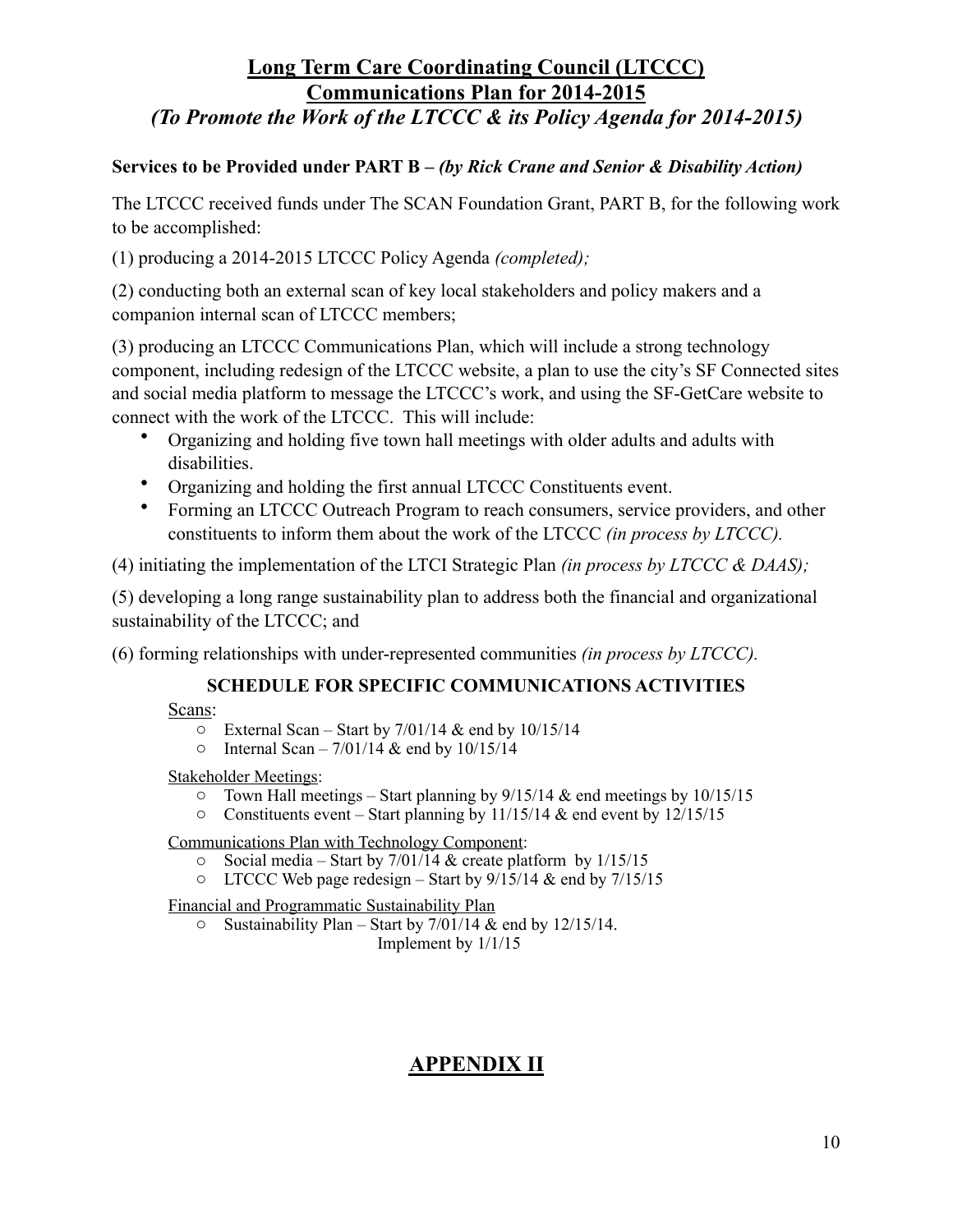# **2014 - 2015 LTCCC Policy Agenda**

Adopted: January 9, 2014

**GOAL 1: Improve Quality of Life GOAL 2: Establish Better Coordination of Services GOAL 3. Increase Access to Services GOAL 4: Improve Service Quality GOAL 5: Secure Financial and Political Resources GOAL 6: Expand Service Capacity**

## *ACTIVE INVOLVEMENT IN POLICY & STRATEGY DEVELOPMENT – TO CONTINUE IN 2014 & 2015*

## **Strategy A. Oversee implementation of San Francisco's Long Term Care Integration (LTCI) Strategic Plan**

With the development and implementation of California's Coordinated Care Initiative (CCI), the state has begun the process of integrating health care and supportive social services while looking to reduce escalating health care costs. The desired results are: (1) a coordinated health care delivery system; (2) better health outcomes for consumers; and (3) greater control on spending.

In preparation, in December 2011, the LTCCC in collaboration with DAAS, appointed the Long Term Care Integration (LTCI) Design Group to: (1) explore the potential for long-term care integration (LTCI) in San Francisco; (2) determine what is required to improve the provision of long-term services and supports (LTSS) that will benefit older adults and adults with disabilities; and (3) develop an LTCI Strategic Plan that includes recommendations to guide improvements in the organization, availability, and financing of long-term services and supports (LTSS). That plan was completed in August 2013 and published in October 2014.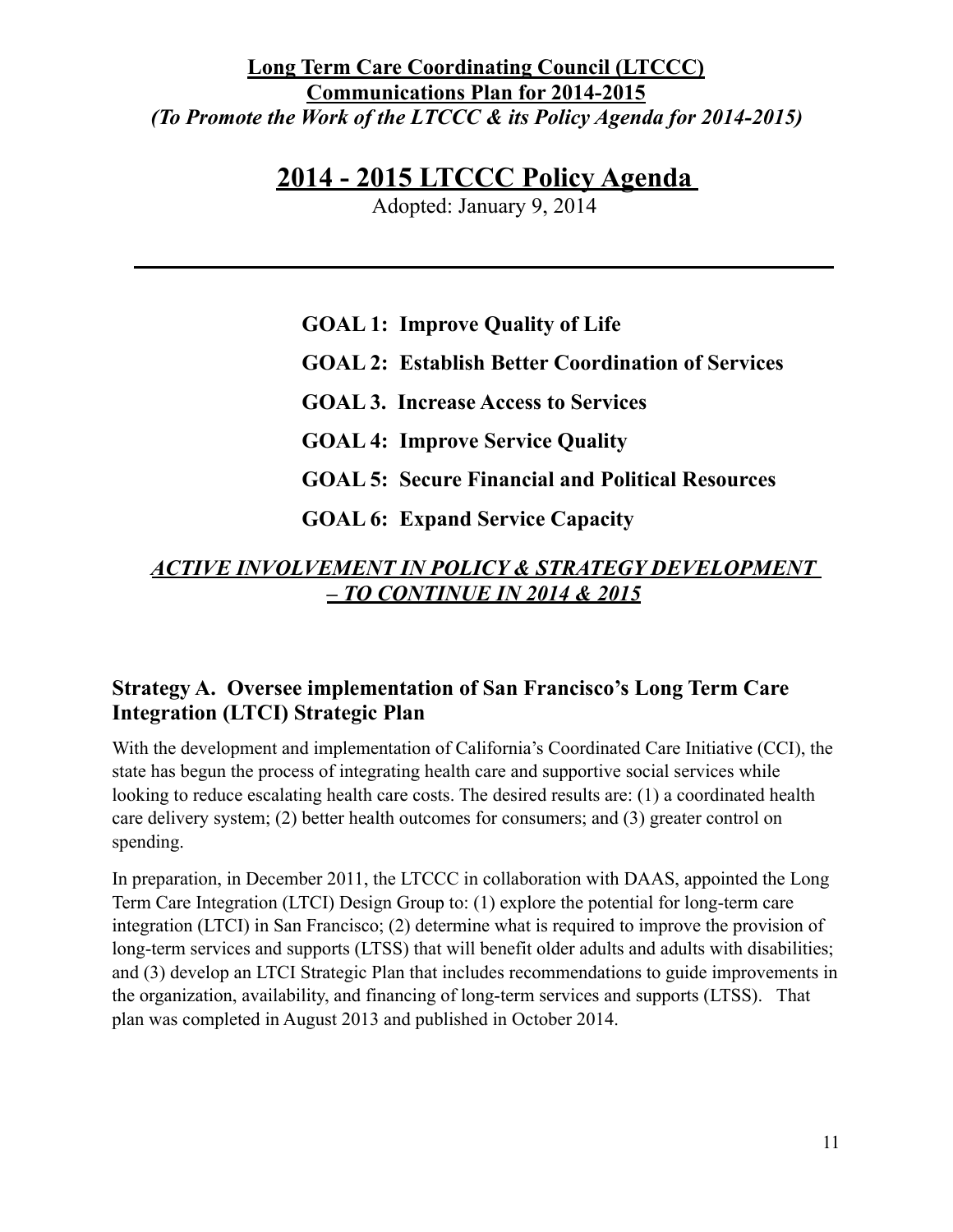An LTCI Implementation Body will be created that will be responsible for ensuring implementation of all recommendations in the LTCI Strategic Plan. The LTCCC will be represented on that LTCI Implementation Body.

Following are the objectives to be achieved from the implementation of the LTCI Strategic Plan between 2014 and 2016, which will improve access and coordination of LTSS for older adults and adults with disabilities:

- Objective 1: Strengthened collaboration among county departments, including the Department of Aging and Adult Services (DAAS), Human Service Agency (HSA), and Department of Public Health (DPH), and among the three managed care plans (Health Plans), which include the San Francisco Health Plan, Anthem Blue Cross, and On Lok Lifeways.
- Objective 2: Improved access to long term services and supports (LTSS) for seniors and people with disabilities.
- Objective 3: Improved ways to obtain information for consumers and service providers.
- Objective 4: Enhanced coordination of services and efficiency.
- Objective 5: Linked data systems to improve efficiency and collaboration.
- Objective 6: Improved quality of services provided for consumers.
- Objective 7: Expanded supports for family caregivers, independent providers, community caregivers and individuals who are socially isolated.
- Objective 8: Incorporated LTSS, crucial in keeping older adults and adults with disabilities healthy and safe in the community, into San Francisco's LTSS managed care system.
- Objective 9: Enhanced direct care workforce to meet current and projected service needs.
- Objective 10. Improved In-Home Supportive Services (IHSS) Program
- Objective 11: Improved resources for people with Alzheimer's and other dementias served by Health Plans.
- Objective 12: Clear, consistent messaging delivered to consumers, stakeholders and advocates through a robust communications plan regarding the recommendations to improve access to and coordination of LTSS.
- Objective 13: Opportunities for aging and disability service providers to collaborate in the development of integrated business models and plans for the delivery and financing of community-based LTSS.

Cal MediConnect Pilot Project. California's has established a *Cal MediConnect Pilot Project*, which focuses on individuals who are full benefit Medicare and Medi-Cal beneficiaries (dual eligibles). The three-year project will combine all health services (medical, behavioral health, home and community-based services, and long-term services and supports) into a single benefit package, which will be delivered through a coordinated system. A capitated payment model will be used to provide both Medicare and Medi-Cal benefits through the state's existing network of Medi-Cal Health Plans.

This pilot project will initially launch in 2014 with eight approved demonstration counties, including: Alameda, Los Angeles, Orange, Riverside, San Bernardino, San Diego, San Mateo, and Santa Clara.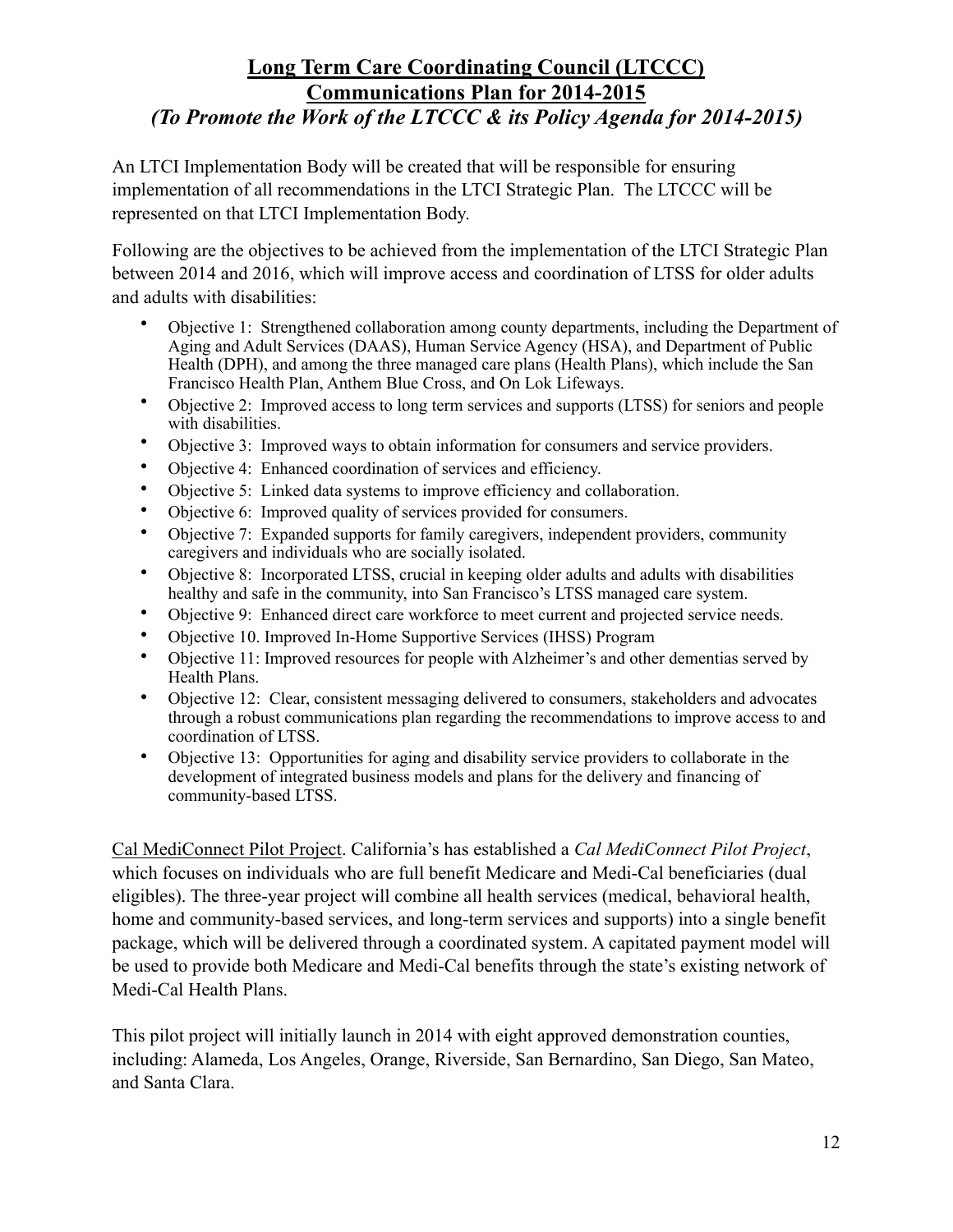Expansion from the original eight counties cannot begin without state legislative approval. The state's goal is to expand to eight additional demonstration counties (which may include San Francisco), with full statewide implementation will begin after that. Since additional legislation is needed, the most likely timeframe for CCI expansion to San Francisco is 2016.

Accordingly, time is available to prepare for this transition so that the City and County of San Francisco, the Health Plans, and older adults and adults with disabilities eligible for Medi-Cal – all are ready for this transition.

The LTCCC is the policy body that can: (1) oversee San Francisco's Long Term Care Integration (LTCI) Strategic Plan, to be managed by an LTCI implementation body; (2) advocate for the realization of all recommendations; and (3) communicate with key stakeholders, policy makers, and the community about the need to prepare for the transition to LTCI, which will strongly impact Medi-Cal eligible older adults and adults with disabilities.

To do this, the LTCCC should create improved public information, outreach, and community education mechanisms that inform key local stakeholders, policy makers, and consumers about: (1) the work of the LTCCC; and (2) the implementation of the LTCI Strategic Plan. Toward this end,

- 1. Review this 2014 2015 LTCCC Policy Agenda.
- 2. Develop the 2014 2015 LTCCC communications strategy.
- 3. Review the LTCI communications strategy found at the end of the LTCI Strategic Plan.
- 4. Consider how the transition to Medi-Cal managed care for LTSS will be communicated to Medi-Cal eligible older adults and adults with disabilities, and to the larger San Francisco community.
- 5. Learn what County departments (DPH, DAAS, MOD) are doing in regard to communications.
- 6. Consider the role of the Mayor's Office in implementing this LTCI communications strategy.
- 7. Consider obtaining mainstream media coverage (print and television) to educate the public.
- 8. Participate in presentations about: (1) the work of the LTCCC as identified in the 2014 LTCCC Policy Agenda; and (2) the LTCI Strategic Plan and its recommendations - to key local stakeholders, policy makers, and consumers, including the following: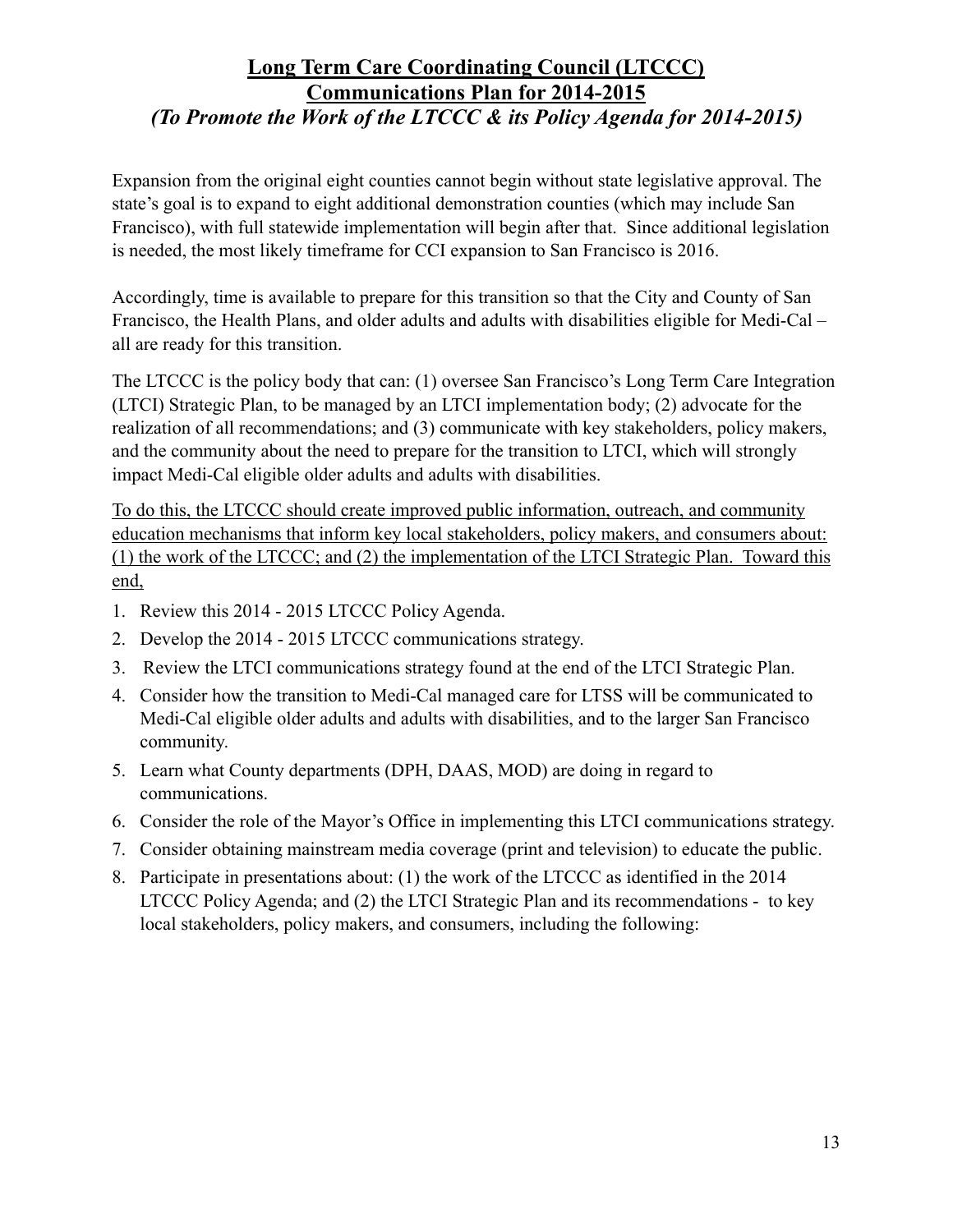| Mayor's Office:                     | Health Plans:                             |  |  |
|-------------------------------------|-------------------------------------------|--|--|
| Mayor's Office of Housing           | San Francisco Health Plan                 |  |  |
| Mayor's Office on Disability        | <b>Anthem Blue Cross</b>                  |  |  |
| Controller's Office                 | On Lok Lifeways                           |  |  |
| Board of Supervisors                | Consumers:                                |  |  |
| <b>City Commissions:</b>            | Older Adults                              |  |  |
| Aging and Adult Services Commission | <b>Adults with Disabilities</b>           |  |  |
| <b>Health Commission</b>            | Policy and Advocacy groups:               |  |  |
| Human Services Commission           | Coalition of Agencies Serving the Elderly |  |  |
| <b>MUNI Commission</b>              | Senior & Disability Action                |  |  |
| Housing Authority Commission        | Advisory Council on Aging                 |  |  |
| Council on Disability               |                                           |  |  |
|                                     |                                           |  |  |

### **Strategy B. Provide leadership re implementation of California's Coordinated Care Initiative (CCI) and San Francisco's LTCI Strategic Plan, which is the local response to the CCI. Be the recognized, trusted source of CCI Information**

- 1. Track the State's implementation of the Coordinated Care Initiative (CCI).
- 2. Be the recognized, trusted source of information about the CCI in California, and implementation progress in San Francisco as it prepares for the transition to LTCI and the provision of LTSS by managed care Health Plans:
	- o Become informed about the LTCI Strategic Plan and the CCI.
	- o Become familiar with all recommendations in the LTCI Strategic Plan.
	- o While not every LTCCC member will be an expert on the LTCI Strategic Plan and the CCI, know how to direct inquiries to LTCCC members who are experts.

### **Strategy C. Facilitate San Francisco becoming an age and disability friendly city**

The Age and Disability Friendly San Francisco Workgroup is working with the Planning Department and the Office of Economic and Workforce Development to:

1. Select 25 commercial corridors for improvements. This Workgroup is adding age and disability criteria into the toolkit for these corridors.

The Workgroup is working with the Mayor's Office and other stakeholders and policy makers to:

- 2. Enable San Francisco to join the WHO (World Health Organization) network for Age Friendly Cities. WHO provides expertise, resources, and an exchange with other cities in the network throughout the world.
- 3. The WHO application, if accepted, will endorse the city as a member of this network. Then there is a three year implementation period.